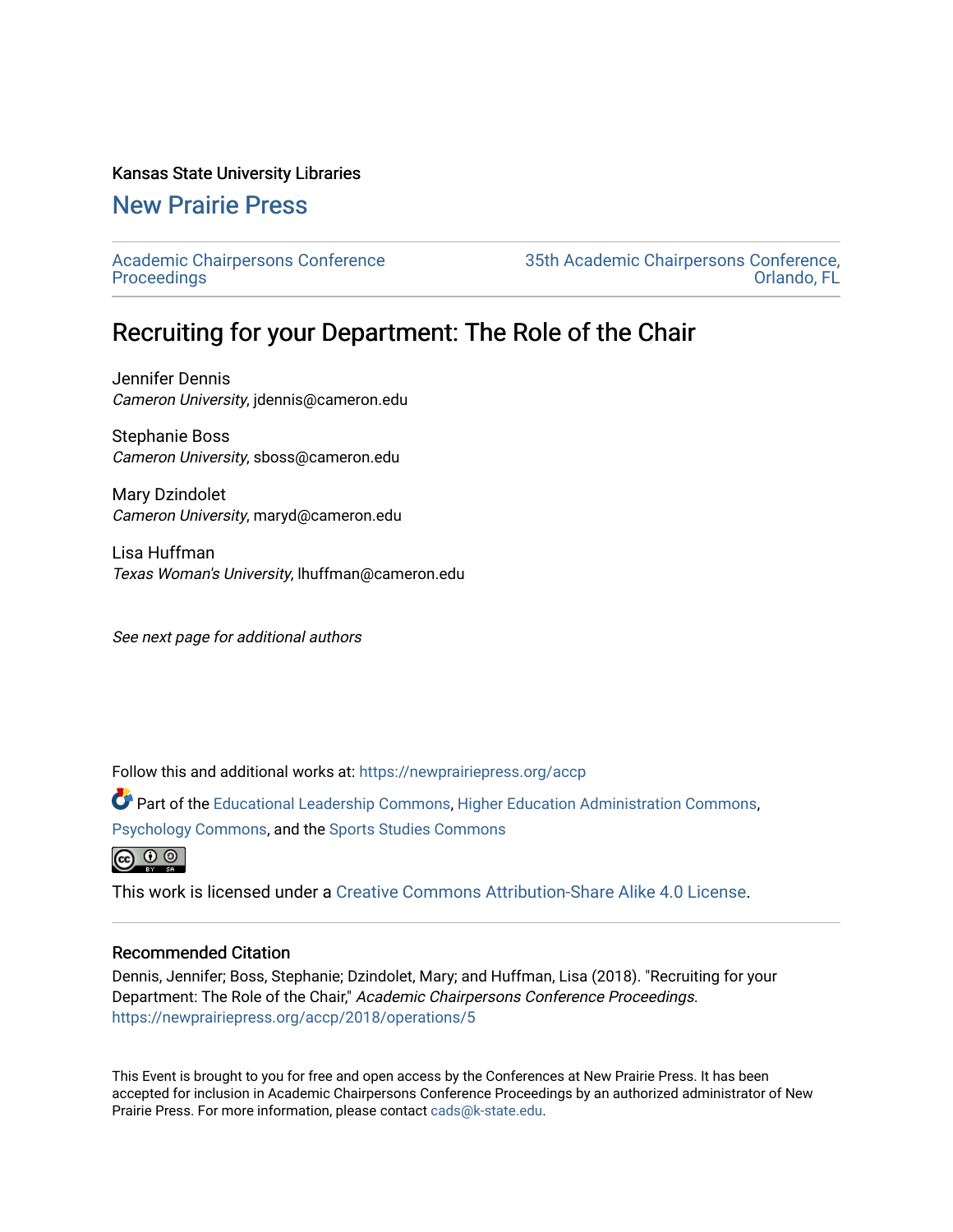### Presenter Information

Jennifer Dennis, Stephanie Boss, Mary Dzindolet, and Lisa Huffman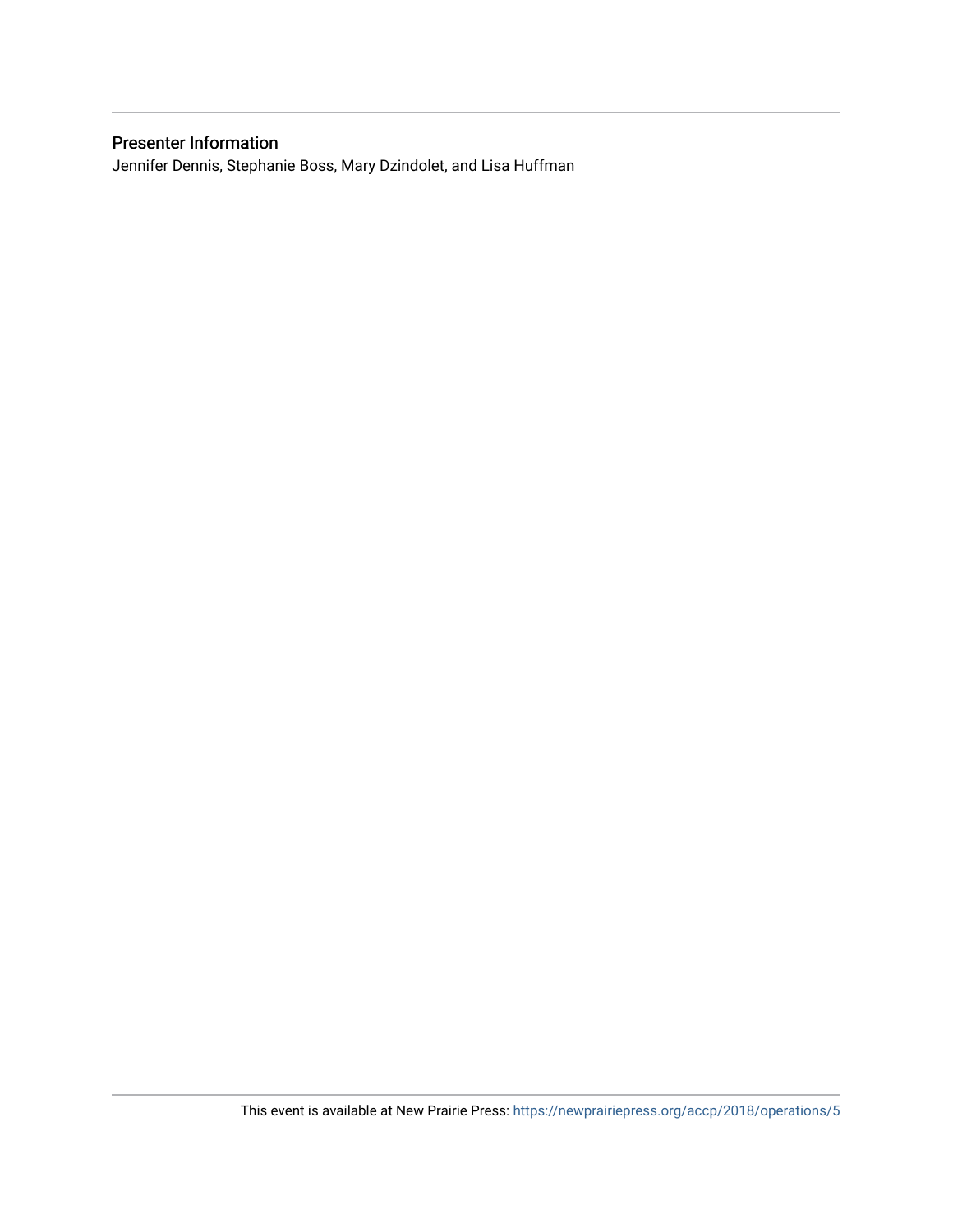### Proposal for Academic Chairpersons Conference

**Primary Presenter:** Dr. Jennifer Dennis, Chair, Department of Education, Cameron University, jdennis@cameron.edu

Jennifer Dennis received her Ph.D. from the University of Oklahoma in Educational Leadership in 2005. She is an Associate Professor and has been the Chair of the Department of Education at Cameron University in Lawton, Oklahoma for eight years.

#### **Additional Presenter Information:**

Dr. Stephanie Boss, Chair, Department of Sports & Exercise Science, Cameron University, [sboss@cameron.edu](mailto:sboss@cameron.edu)

Dr. Mary Dzindolet, Chair, Department of Psychology, Cameron University, [maryd@cameron.edu](mailto:maryd@cameron.edu)

Dr. Lisa Huffman, Dean, College of Professional Education, Texas Woman's University, [lhuffman@twu.edu](mailto:lhuffman@twu.edu)

**Title of presentation**: Recruiting for your Department: The Role of the Chair

**Abstract for program and website:** The chairs of an Education, Sports & Exercise Science, and Psychology Departments, and their former dean, share how they have been able to implement innovative recruitment strategies from an academic standpoint to increase enrollment in their departments and in the School of Graduate and Professional Studies.

**Keywords:** Recruitment, Enrollment, Innovation, Data, Alumni

**Presentation topic theme:** Operating the Department

**Target Audience**: All department chairs and deans

**Type of presentation**: Best Practice Presentation

#### **Objective(s) of the presentation**:

- 1. Provide audience members with innovative ideas in recruiting for academic programs.
- 2. Increase knowledge about the role of the chair in the area of recruitment for program success.
- 3. Provide specific examples from three different departments of recruitment activities that can be implemented from an academic standpoint.